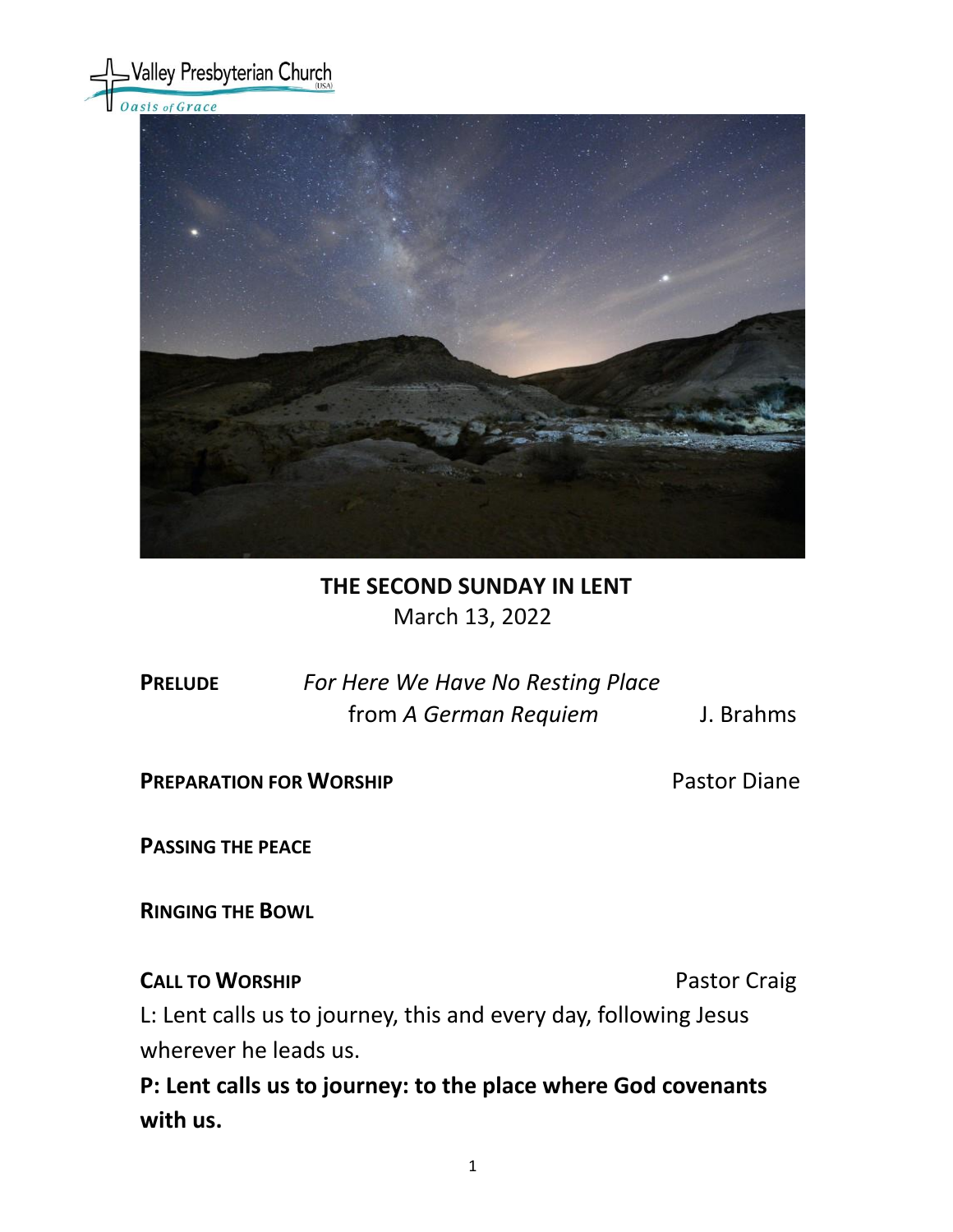L: Lent calls us to worship together, to tell future generations the good news.

# **P: Lent calls us to practice justice, to bring God's hope to all people.**

L: Lent calls us to faithful living, to trust the One who gives us life.

# **P: Lent calls each of us to take up our cross, to trust the One who bears it with us.**

L: Lent calls us to journey with God.

**P: Let us worship God, who walks with us, this and every day.**

| $\triangle$ HYMN | Come, Thou Fount of Every Blessing | 475 |
|------------------|------------------------------------|-----|
|------------------|------------------------------------|-----|

## **CALL TO PRAYER CALL TO PRAYER Pastor Craig**

As our hymn said, our hearts are prone to wander, to leave the God we love. Let us ask God to seal our hearts for God's courts above.

## **PRAYER OF CONFESSION**

L: I will give you a new heart and place a new spirit within you, says the Lord.

# **P: A clean heart create for me, O God, and a steadfast spirit renew within me.**

L: Yet even now, says the Lord, return to me with your whole heart,

**P: A clean heart create for me, O God, and a steadfast spirit renew within me.**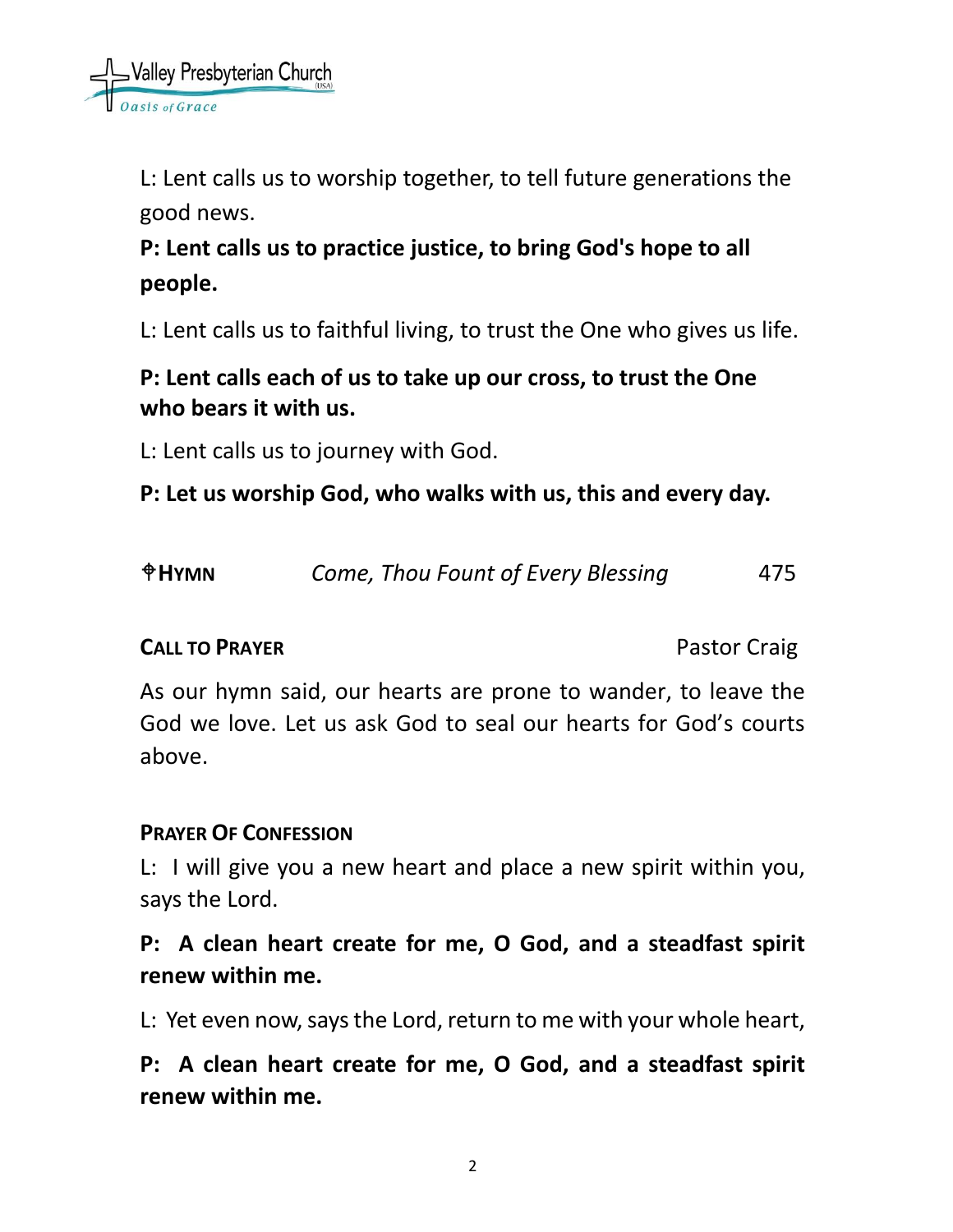L: I will give you a heart with which to understand that I am the Lord. You shall be my people and I will be your God,

# **P: A clean heart create for me, O God, and a steadfast spirit renew within me.**

L: Oh, that today you would hear his voice: "Harden not your hearts."

# **P: A clean heart create for me, O God, and a steadfast spirit renew within me.**

(Silent Confessions) Amen

# **POURING OUT THE WATERS/ ASSURANCE OF PARDON**

My friends, know that God hears the prayers we say together and those we have lifted in the silence of this sanctuary. Lent offers us a chance to begin again, knowing that God knows us and loves us still. In the name of Jesus Christ, your sins are forgiven. Thanks be to God.

| <b>♦ KYRIE</b> | Lord, Have Mercy | 551 |
|----------------|------------------|-----|
|                |                  |     |

Lord, have mercy, Christ, have mercy; Lord, have mercy upon us. Lord, have mercy; Christ, have mercy; Lord, have mercy upon us. Amen, Amen.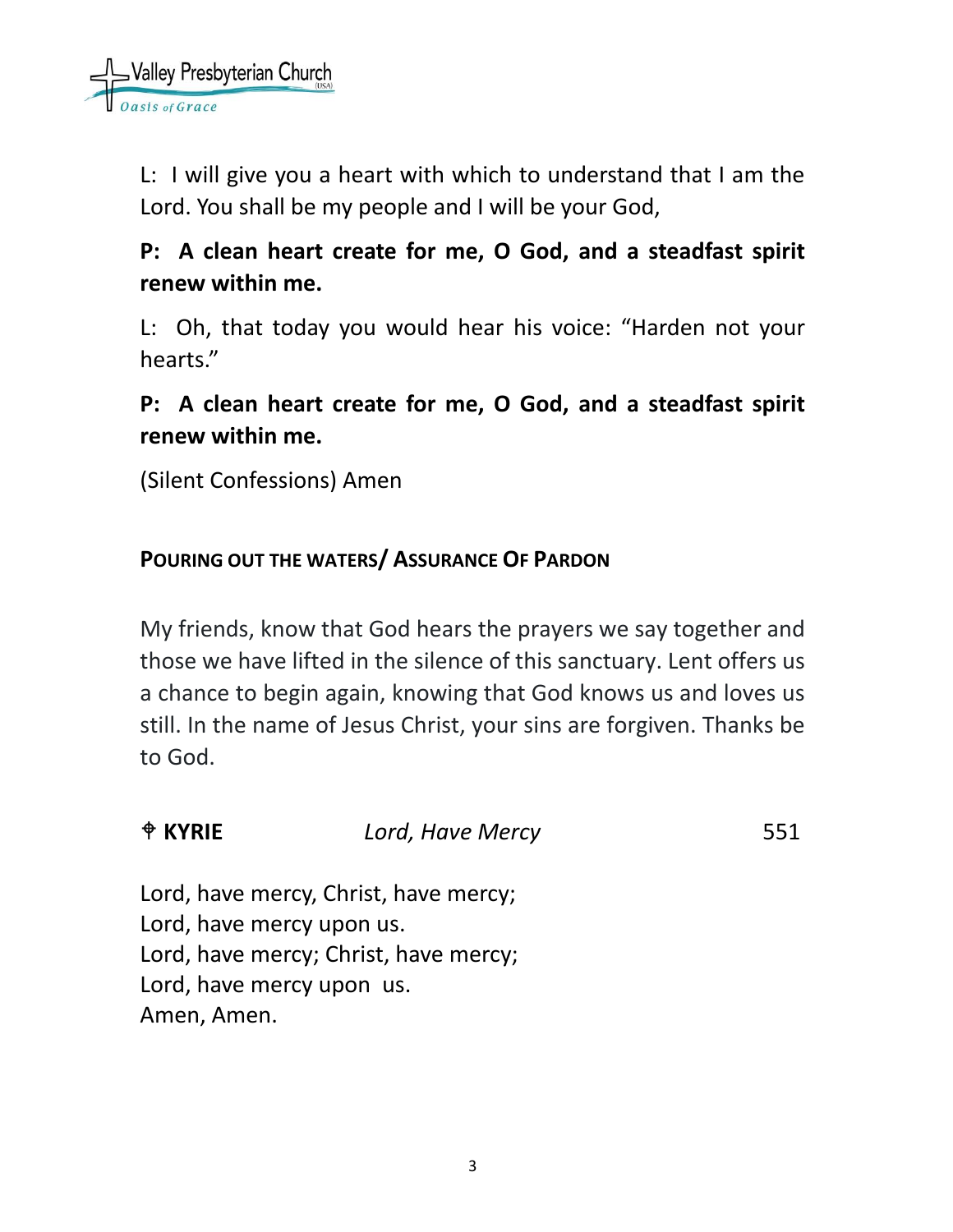

## **ANTHEM** *If You Love Me* J. Raney

My peace I give you, my peace I leave with you, And I will comfort you in times of trouble. And if you love me keep my commands. Though I may leave you, I will return, I'll go prepare for you a place beside me. And if you love me keep my commands.

Because I live, you too, shall live. I bring you peace that the world cannot give.

If you love me.

**PASTORAL PRAYER AND LORD'S PRAYER**

**Our Father who art in heaven, hallowed be thy name. Thy kingdom come, thy will be done, on earth as it is in heaven. Give us this day our daily bread; and forgive us our sins, as we forgive those who sin against us; and lead us not into temptation, but deliver us from evil. For thine is the kingdom and the power and the glory, forever. Amen. (CHORAL RESPONSE)**

## **CHILDREN'S TIME**

*\* After Children's Time, children are invited to Classroom 3 for Sunday School.*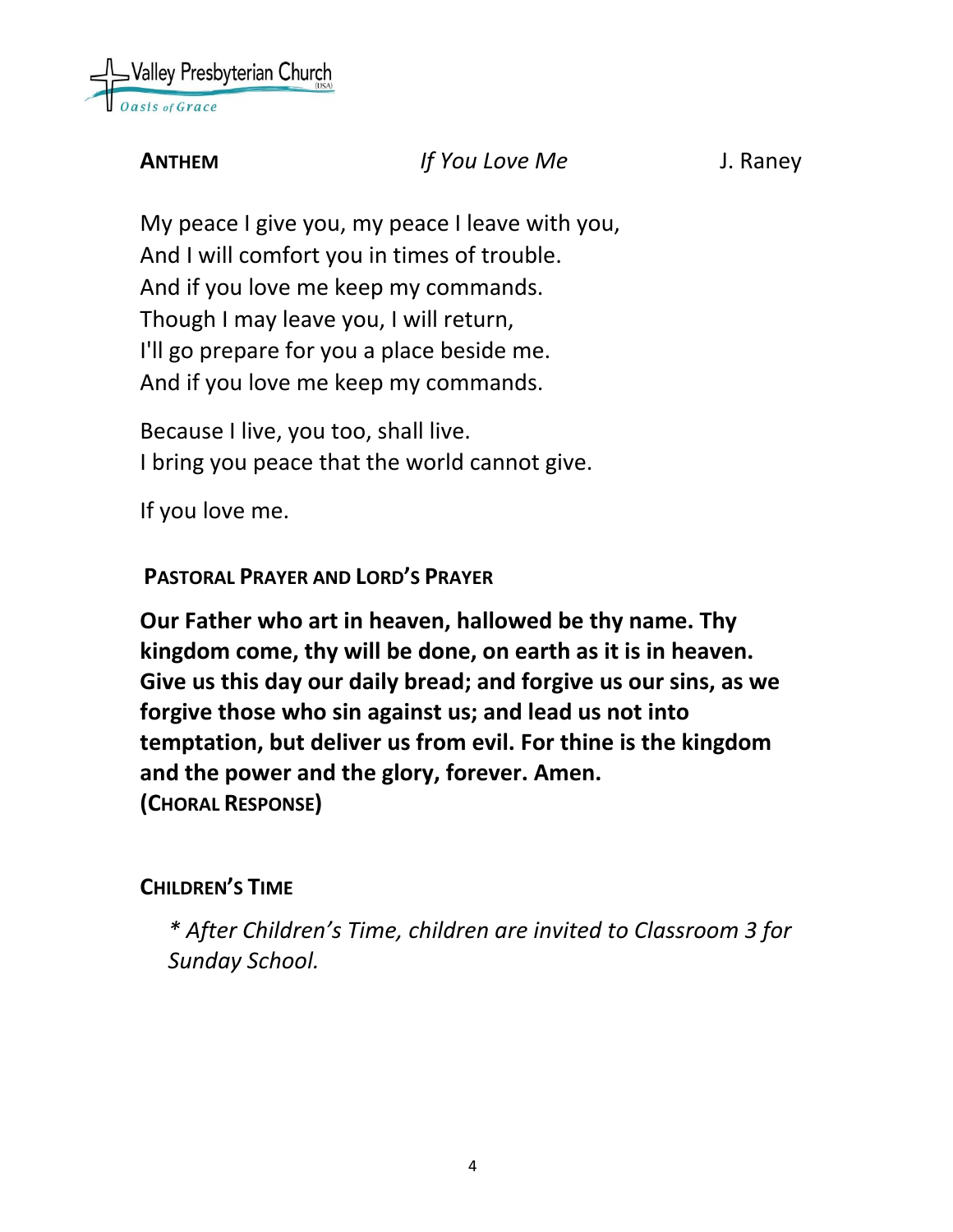

**SCRIPTURE Genesis 15: 1-12, 17-18** 

After this, the word of the LORD came to Abram in a vision:

"Do not be afraid, Abram. I am your shield, your very great reward."

But Abram said, "Sovereign LORD, what can you give me since I remain childless and the one who will inherit my estate is Eliezer of Damascus?" And Abram said, "You have given me no children; so a servant in my household will be my heir."

Then the word of the LORD came to him: "This man will not be your heir, but a son who is your own flesh and blood will be your heir." He took him outside and said, "Look up at the sky and count the stars—if indeed you can count them." Then he said to him, "So shall your offspring be."

Abram believed the LORD, and he credited it to him as righteousness. He also said to him, "I am the LORD, who brought you out of Ur of the Chaldeans to give you this land to take possession of it."

But Abram said, "Sovereign Lord, how can I know that I will gain possession of it?"

So the LORD said to him, "Bring me a heifer, a goat and a ram, each three years old, along with a dove and a young pigeon."

Abram brought all these to him, cut them in two and arranged the halves opposite each other; the birds, however, he did not cut in half. Then birds of prey came down on the carcasses, but Abram drove them away.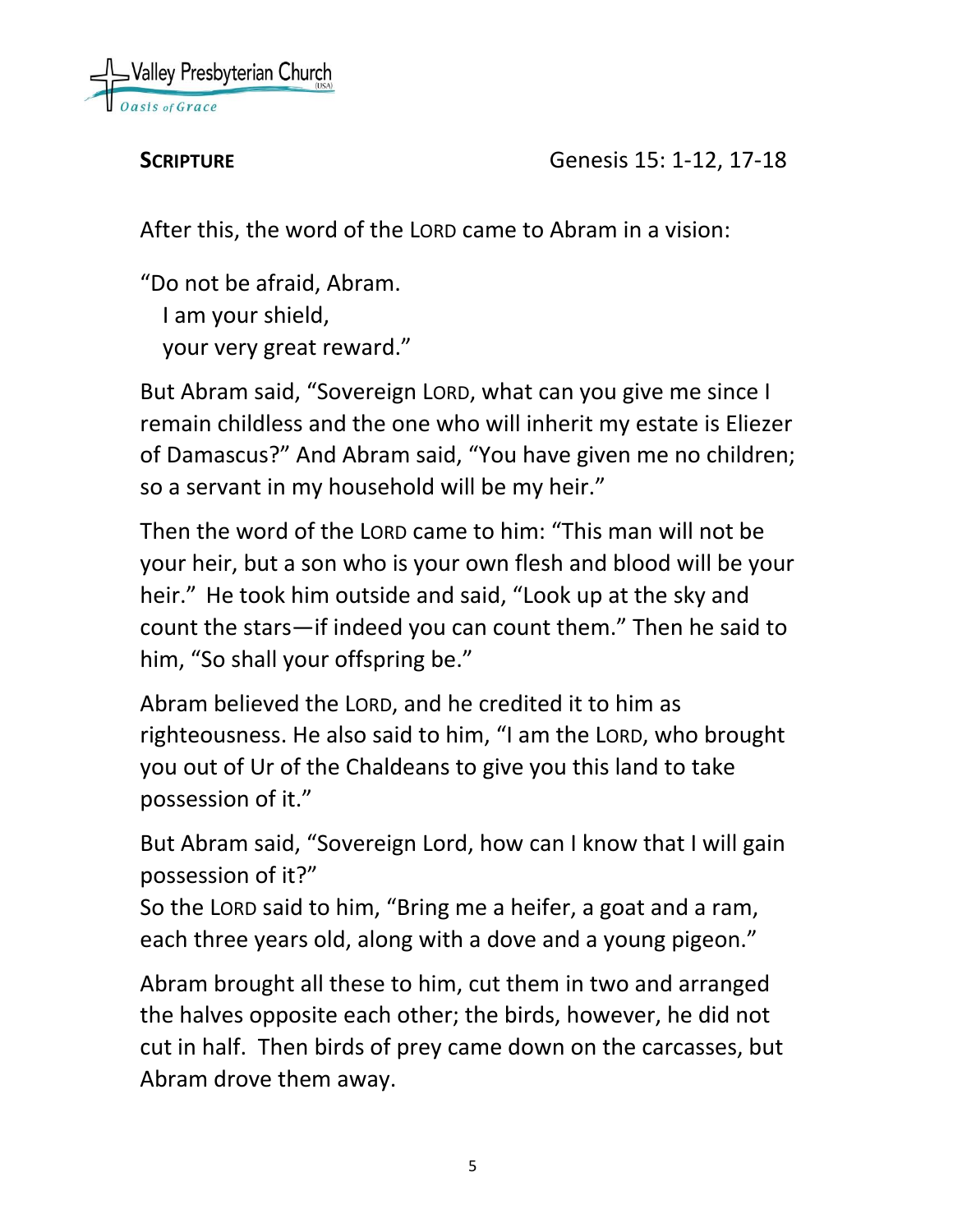

As the sun was setting, Abram fell into a deep sleep, and a thick and dreadful darkness came over him….

When the sun had set and darkness had fallen, a smoking firepot with a blazing torch appeared and passed between the pieces. On that day the LORD made a covenant with Abram and said, "To your descendants I give this land, from the Wadi of Egypt to the great river, the Euphrates—

| <b>SERMON</b>                              | "Cutting a Deal" |
|--------------------------------------------|------------------|
| <b>INSTALLATION OF DEACONS</b>             |                  |
| <b>Cheryl Stepp</b><br>Victor (Bud) Landry |                  |

| $\triangle$ HYMN | <b>Great Is Thy Faithfulness</b> | 39 |
|------------------|----------------------------------|----|
|------------------|----------------------------------|----|

**CALL FOR OFFERING**

| <b>OFFERTORY</b> | How Lovely Are Thy Dwellings |           |
|------------------|------------------------------|-----------|
|                  | from A German Requiem        | J. Brahms |

*\*If you haven't already done so, please print your name in the Fellowship Register.*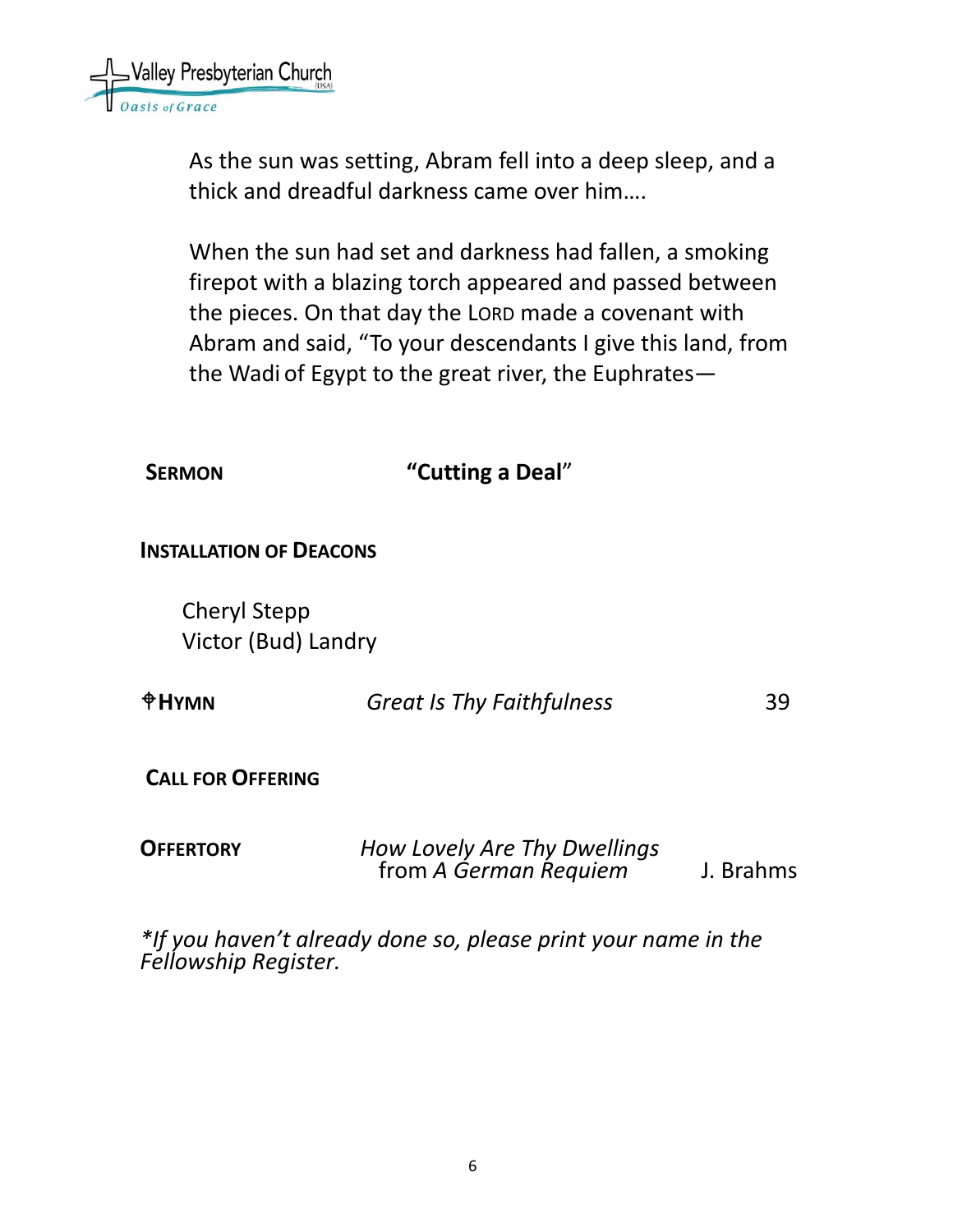

## **DOXOLOGY** 606

Praise God, from whom all blessings flow; Praise Him, all creatures here below; Praise Him above, ye heavenly host; Praise Father, Son, and Holy Ghost. Amen.

#### **PRAYER OF DEDICATION**

**HYMN** *Guide Me, O Thou Great Jehova* 65

#### **CHARGE AND BENEDICTION**

**CONGREGATIONAL RESPONSE** *No End There Is!*

No end there is! We depart in peace. He loves beyond our uttermost: In every room in our father's house Christ will be there, as Lord and Host.

**POSTLUDE** *Voluntary V* H. Purcell

**All those who are able, please stand All Worship Services are available for replay on our website:** 

[www.valleypres.net](http://www.valleypres.net/)

**FLOWERS FOR THE SANCTUARY ARE PROVIDED BY:** Gee-Gee Smith in Memory of her father.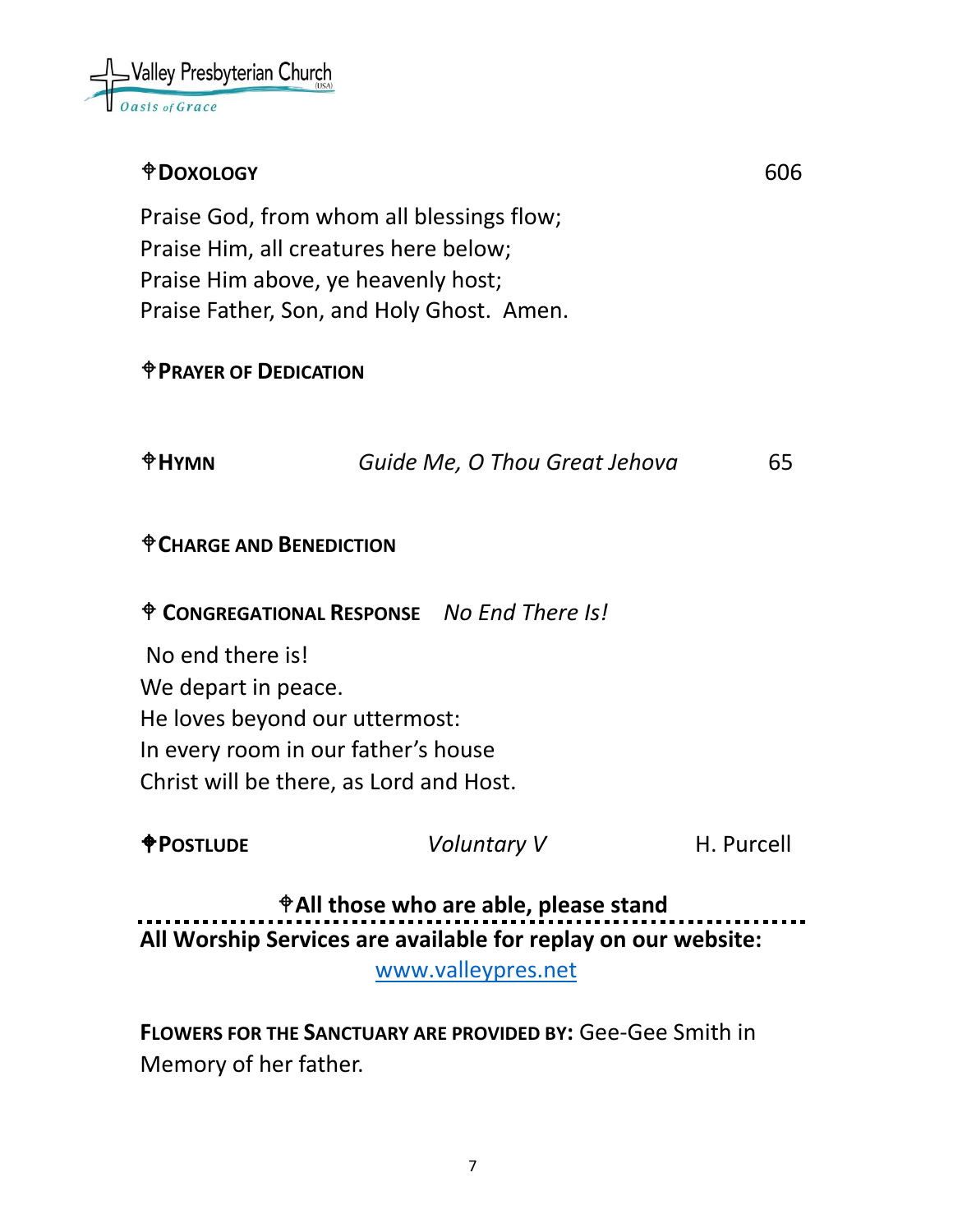Nalley Presbyterian Church

sis of Grace

## **Please remember those hospitalized or in rehabilitation:** Mary Lou Browne, Mike Peake

|                                                          |                      |         | VPC Financial - Attendance / On-Line Viewing Metrics   |       |
|----------------------------------------------------------|----------------------|---------|--------------------------------------------------------|-------|
| Monthly Giving Support Contributions                     |                      |         | Weekly Attendance / Viewing                            |       |
| February-2022                                            |                      |         | Through Week #10 (03/06/22)                            |       |
| Monthly Giving Support                                   |                      | 68,702  | Weekly Attendance Sanctuary                            | 304   |
| Monthly Giving Budget                                    |                      | 85,878  | * YTD 2022 Attendance Sanctuary                        | 2,667 |
| *YTD Giving Support                                      |                      | 162,944 | ** Weekly Viewing On-Line                              | 164   |
| *YTD Giving Budget                                       |                      | 185,481 | ** YTD 2022 Viewing On-Line                            | 1,908 |
|                                                          |                      |         | * YTD 2022 Attendance / On-Line                        | 4,575 |
|                                                          |                      |         | * YTD 2021 Attendance Sanctuary                        | 968   |
|                                                          | * YTD = Year to Date |         | ** Number of on-line devices tuned into Sunday service |       |
| D. Brooks - VPC treasurer - dxb38@cox.net - 520-399-3959 |                      |         | 2022 Per Capita is \$41.50 per member                  |       |

**WELCOME** to all who enter this place. Drink deeply of the living waters of God's grace as we worship together in spirit.

**VISITORS:** Consider yourself at home while you are here! Please pick up a Visitor's Information Packet, if you would like more information about our church, visit us at valleypres.net where you can sign up for our daily email blasts and monthly newsletter. Children are invited to worship in the sanctuary then attend Sunday School after children's Time.

We are glad you have joined us today.

### **LENTEN TAIZÉ WORSHIP SERVICE, THURSDAYS AT 5:00 PM.**

Spend time in meditation and song during the Lenten Taizé service, at 5:00 p.m. in the Spiritual Life Center.

#### **HOLY SOLITUDE, MONDAYS AT 10:00 A.M.**

We invite you to join us as we discuss our reading and our experiences of fasting and giving. This book may be purchased for \$12 from Pastor Diane.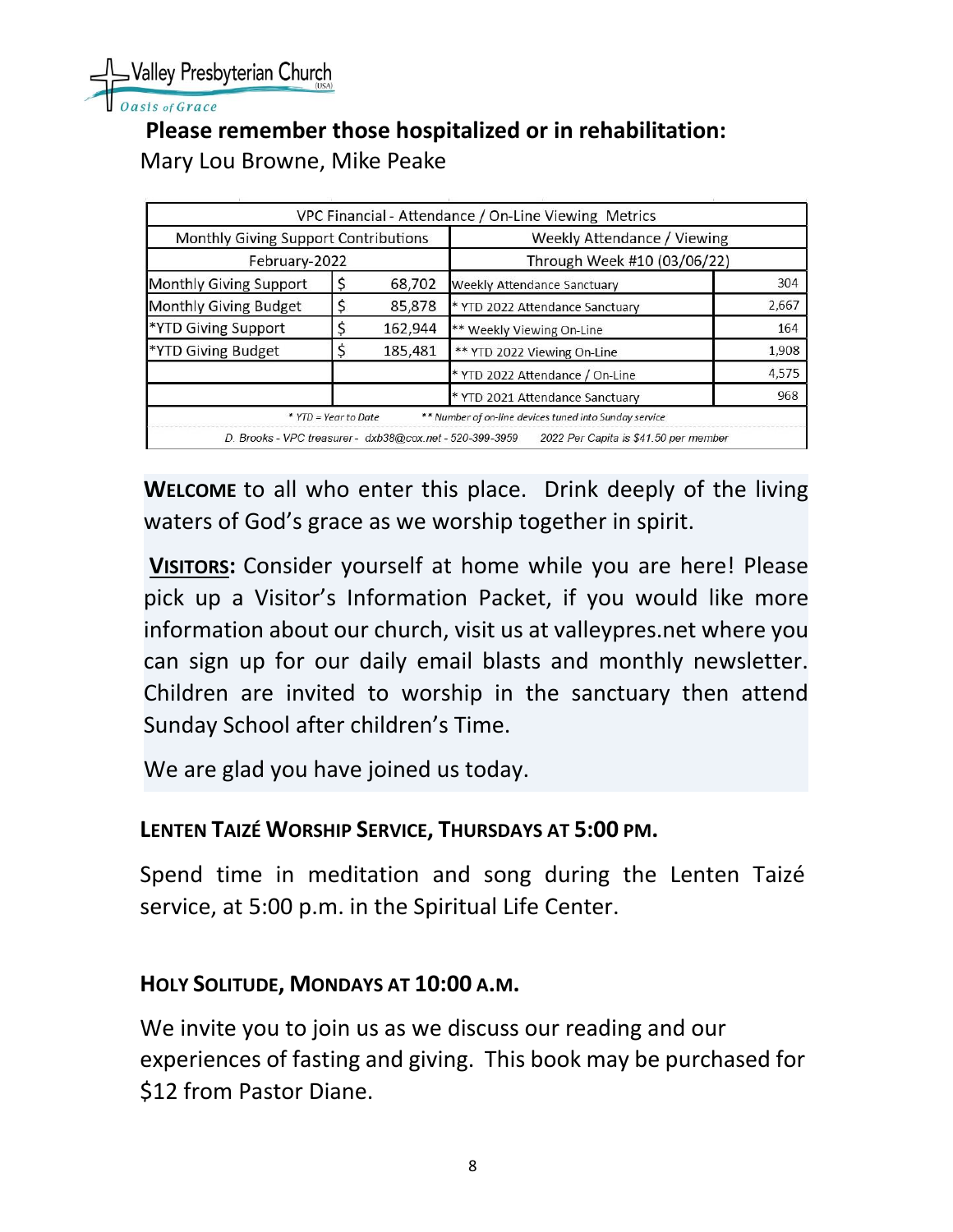

#### **UKRAINIAN REFUGEE RELIEF**

Those wishing to make an additional offering to support Ukrainian refugee Relief can simply write that in the memo line of checks made out to the church, or with a notation on your giving envelope.

**Mission Breakfast March 26 at 8:30 a.m.** Tickets are \$5 and will support the St. Andrews Children's Clinic.

## **LINES, CURVES AND COLORS, YOUR GUIDE LINDA FREEMAN:**

Mondays beginning March 14th, 1:00pm—1:30pm. Classroom 5. This Lenten Class is for the visual in you. Using Music and the art of Coloring.

### **SNACK BAGS FOR THE HOMELESS:**

The mission Committee will be sponsoring Snack Bags for the Homeless during Lent. We will be collecting 13 different items to fill each bag. Today will be our INTRODUCTION SUNDAY!

### **FRIENDSHIP KETTLE DINNER MARCH 20, 2022:**

The Irish themed event will include a dinner of Corned Beef and Cabbage. Then the highlight will be a performance by Celtic Steps, an Irish Dance Group. Tickets are \$15 and will be available Sunday March 6th and 13th after the Worship Service.

## **WOMEN'S MINISTRIES GATHERING LUNCH MARCH 15, AT 11:30 A.M.**

Featuring Nancy Kirk, Director of Philanthropy for the local Ronald McDonald House. Tickets are available this Sunday for \$11.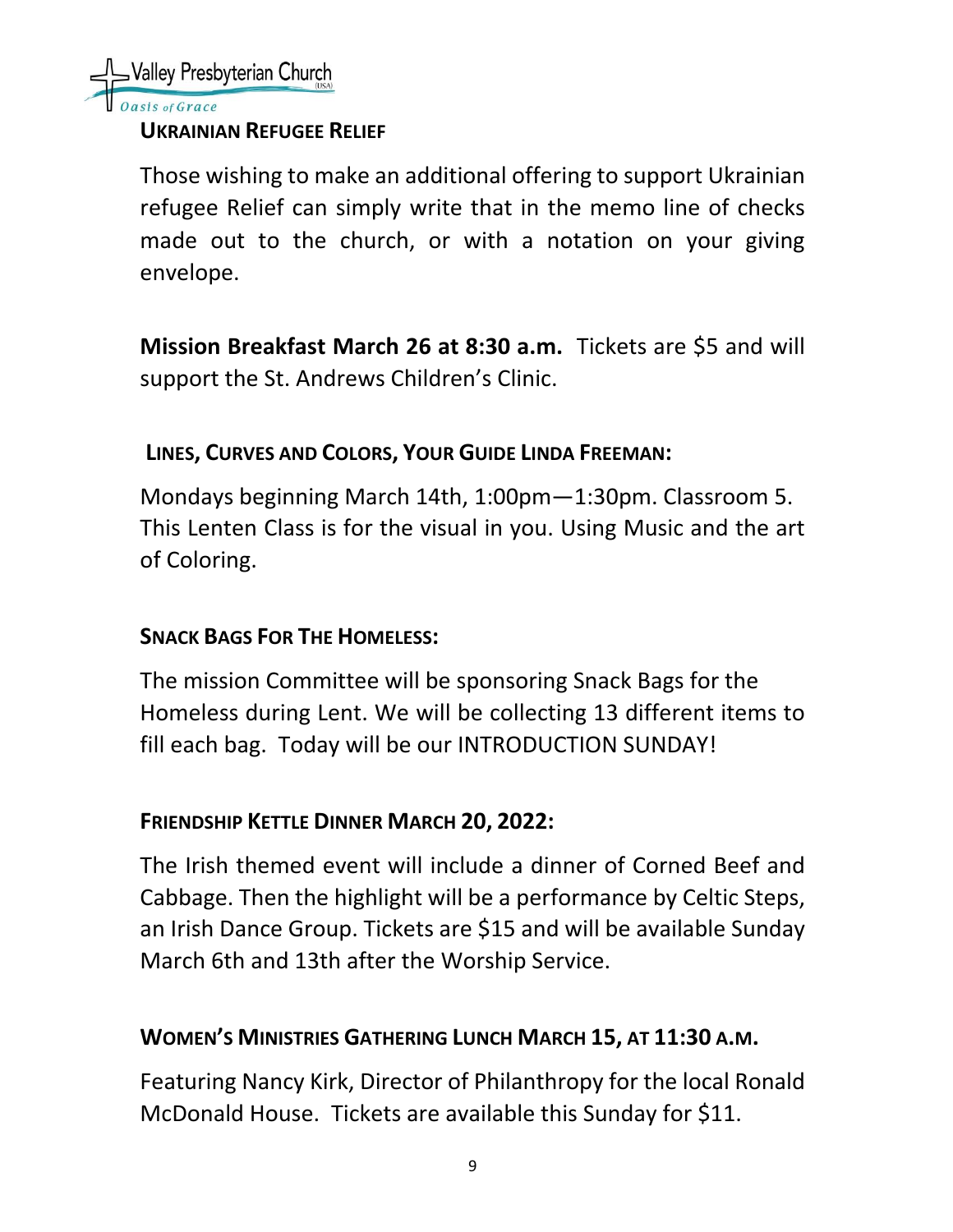

## **THIS WEEK**

| $9:00$ am          | <b>Parkinsons Chair</b>      | $9:00$ am       |
|--------------------|------------------------------|-----------------|
|                    | <b>Exercises</b>             | $9:00$ am       |
| $9:00$ am          | <b>GVCC Rehearsal</b>        |                 |
| $10:00 \text{ am}$ | <b>Holy Solitude</b>         | $10:00$ am      |
| $1:00$ pm          | Lines, Curves and            | 10:00 am        |
|                    | Colors                       | 11:00 am        |
| $2:30$ pm          | Journey Through              |                 |
|                    | Grief                        | 2:00 pm         |
| 6:30 pm            | <b>GVCC Concert</b>          | $3:15$ pm       |
|                    |                              |                 |
| Tuesday            |                              | <b>Thursday</b> |
| $8:00$ am          | <b>Mission Committee</b>     | $1:00$ pm       |
| $9:00$ am          | <b>Cardio Drumming</b>       |                 |
| $9:30$ am          | <b>Prayer Ministry</b>       | 2:30 pm         |
| 11:30 am           | <b>Women's Ministries</b>    | 5:00 pm         |
|                    | <b>Gathering &amp; Lunch</b> |                 |
| $2:00$ pm          | <b>GVCC Concert</b>          |                 |
| $4:00$ pm          | Faithworks-Zoom Class        |                 |

## **Monday Wednesday**

|                 | 9:00 am Men's Bible Study        |  |
|-----------------|----------------------------------|--|
|                 | 9:00 am Parkinson's Chair        |  |
|                 | <b>Exercises</b>                 |  |
|                 | 10:00 am Chair Exercise with Mia |  |
|                 | 10:00 am Finance Committee       |  |
|                 | 11:00 am Patio Sale-Volunteers   |  |
|                 | Lunch                            |  |
|                 | 2:00 pm Bell Rehearsal           |  |
|                 | 3:15 pm Choir Rehearsal          |  |
| <b>Thursday</b> |                                  |  |
|                 | 1:00 pm. Southern Arizona        |  |

- 1:00 pm Southern Arizona Genealogical Society
- 2:30 pm Journey Through Grief
- 5:00 pm Lenten Taizé

## **Friday**

9:00 am Parkinson's Chair Exercises 9:00 am Stephen Ministry **Training**